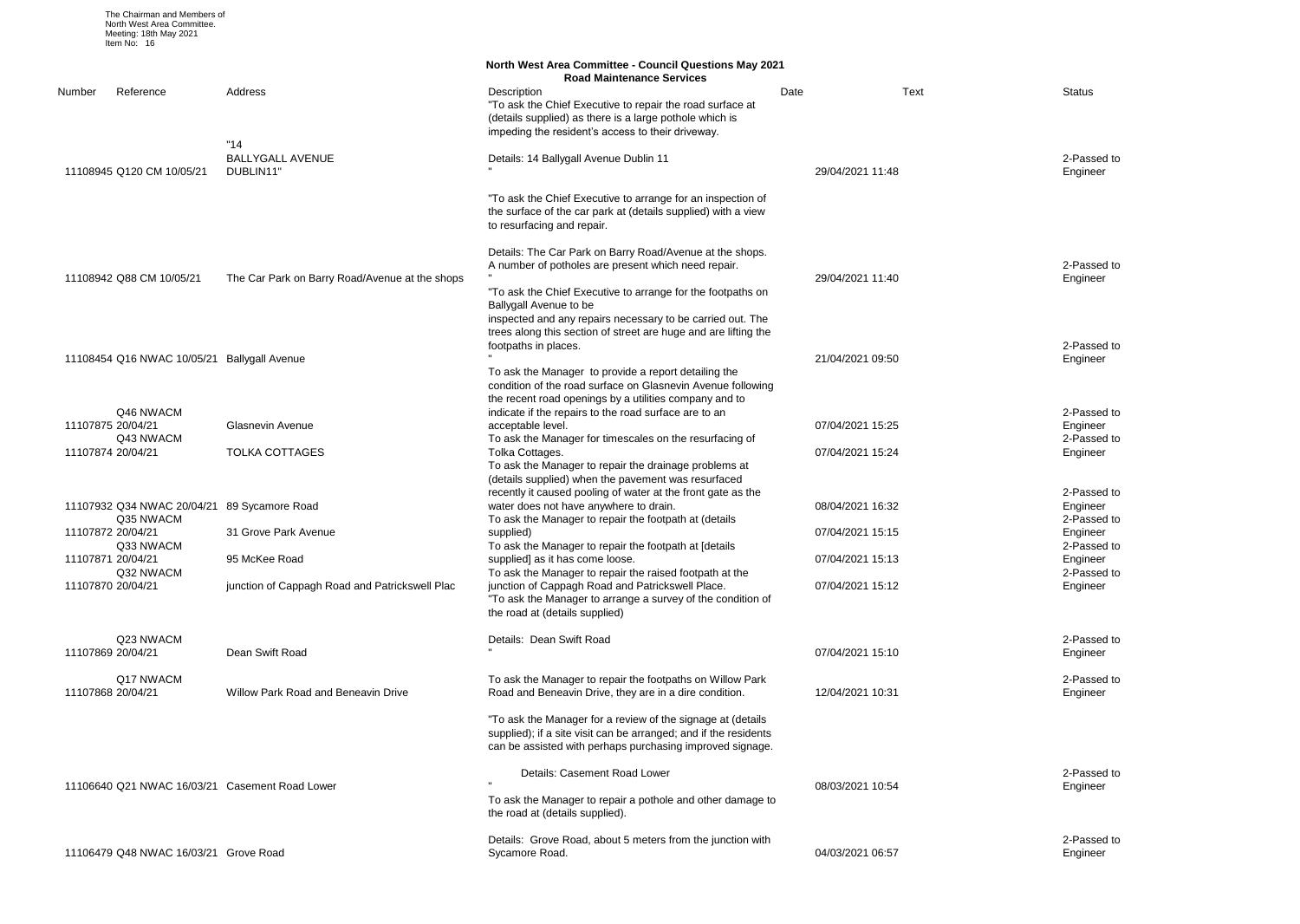2-Passed to Engineer

|                   |                                                 |                                                            | <b>North West Area Committee - Council Questions May 2021</b><br><b>Road Maintenance Services</b>                                                                                                                                                                                                                                                                                                                                                                                                                                                                                                                                                                                                                                                                                                                                                                                                                                                                                                                                                   |                  |             |                        |
|-------------------|-------------------------------------------------|------------------------------------------------------------|-----------------------------------------------------------------------------------------------------------------------------------------------------------------------------------------------------------------------------------------------------------------------------------------------------------------------------------------------------------------------------------------------------------------------------------------------------------------------------------------------------------------------------------------------------------------------------------------------------------------------------------------------------------------------------------------------------------------------------------------------------------------------------------------------------------------------------------------------------------------------------------------------------------------------------------------------------------------------------------------------------------------------------------------------------|------------------|-------------|------------------------|
| Number            | Reference<br>Q11 NWACM                          | Address                                                    | Description<br>To ask the Manager to arrange for the potholes on Doon<br>Court adjacent to the new O'Cualann build be repaired as                                                                                                                                                                                                                                                                                                                                                                                                                                                                                                                                                                                                                                                                                                                                                                                                                                                                                                                   | Date             | <b>Text</b> | <b>Status</b><br>2-Pas |
| 11107867 20/04/21 |                                                 | <b>DOON COURT</b>                                          | they are causing damage to peoples cars locally.                                                                                                                                                                                                                                                                                                                                                                                                                                                                                                                                                                                                                                                                                                                                                                                                                                                                                                                                                                                                    | 07/04/2021 14:56 |             | Engine                 |
|                   |                                                 |                                                            | To ask the Manager to arrange for the re-instatement of the<br>paths from (details supplied). There are several uneven and<br>dangerous paths, cracked paving, the edges have potholes<br>in the tarmac "temporary surfaces" and the whole section<br>needs to be considered for improvements.                                                                                                                                                                                                                                                                                                                                                                                                                                                                                                                                                                                                                                                                                                                                                      |                  |             |                        |
|                   | 11107864 Q8 NWACM 20/04/21 57-121 Griffith Road |                                                            | Details: 57-121 Griffith Road. The paths on the rest of<br>Griffith Road were resurfaced a couple of years ago but this<br>section was not included.<br>To ask the Manager to arrange for the paving and road<br>surfaces to be reinstated at (details supplied); will the<br>Manager consider a complete resurfacing of the roads and<br>reinstatement of paving areas where the grass has<br>overgrown in between the paving stones; at the following<br>locations specifically: a) The entrance to Sillogue Gardens<br>between no's 6 and 24 the road is peppered with potholes<br>and several uneven "temporary resurfacing", it is an<br>eyesore.<br>b) Pothole to the rear of no 8<br>c) at the entrance between 28 and 38, road has various<br>uneven repairs, cracks and potholes (not to be confused<br>with the rear of said houses which are in good condition)<br>d) rear of 83 and 84, large potholes and uneven surfaces<br>e) rear of 93 and 110, numerous potholes and uneven<br>surfaces<br>f) rear of 102, long crack in the road | 07/04/2021 14:48 |             | 2-Pas<br>Engine        |
|                   | 11107863 Q5 NWACM 20/04/21                      | "Sillogue Gardens                                          | g) paved area to the front of 106-107 in need of an upgrade,<br>multiple uneven paving stones with grass growing through<br>them<br>h) to the side/rear of no 53, path is uneven, cracked, and<br>bottom step is broken, the paving stones at the end are<br>covered in grass and likely needing to be removed and<br>replaced.<br>"To ask the Manager to arrange for the footpath to be<br>repaired at (details supplied). This has been reported<br>several times after elderly residents locally tripping on said<br>damage.                                                                                                                                                                                                                                                                                                                                                                                                                                                                                                                     | 12/04/2021 10:33 |             | 2-Pas<br>Engine        |
|                   |                                                 | 11106478 Q39 NWAC 16/03/21 13 Crannogue Terrace            | Details: 13 Crannogue Terrace                                                                                                                                                                                                                                                                                                                                                                                                                                                                                                                                                                                                                                                                                                                                                                                                                                                                                                                                                                                                                       | 04/03/2021 06:54 |             | 2-Pas<br>Engine        |
|                   | 11106477 Q37 NWAC 16/03/21 Dunsink Drive        |                                                            | To ask the Manager to arrange for the resurfacing of the<br>paths on Dunsink Drive which are in a very poor state in<br>some parts, in particular the end close to Wellmount Road.<br>To ask the Manager to urgently repair paths in the Willow<br>Park and Pinewood areas. This area has a high number of                                                                                                                                                                                                                                                                                                                                                                                                                                                                                                                                                                                                                                                                                                                                          | 04/03/2021 06:50 |             | 2-Pas<br>Engine        |
|                   |                                                 | 11106476 Q32 NWAC 16/03/21 Willow Park and Pinewood areas. | people who are of risk of tripping/falling due to the different<br>levels of the paths                                                                                                                                                                                                                                                                                                                                                                                                                                                                                                                                                                                                                                                                                                                                                                                                                                                                                                                                                              | 04/03/2021 06:46 |             | 2-Pass<br>Engine       |

2-Passed to Engineer

2-Passed to Engineer

2-Passed to Engineer

2-Passed to Engineer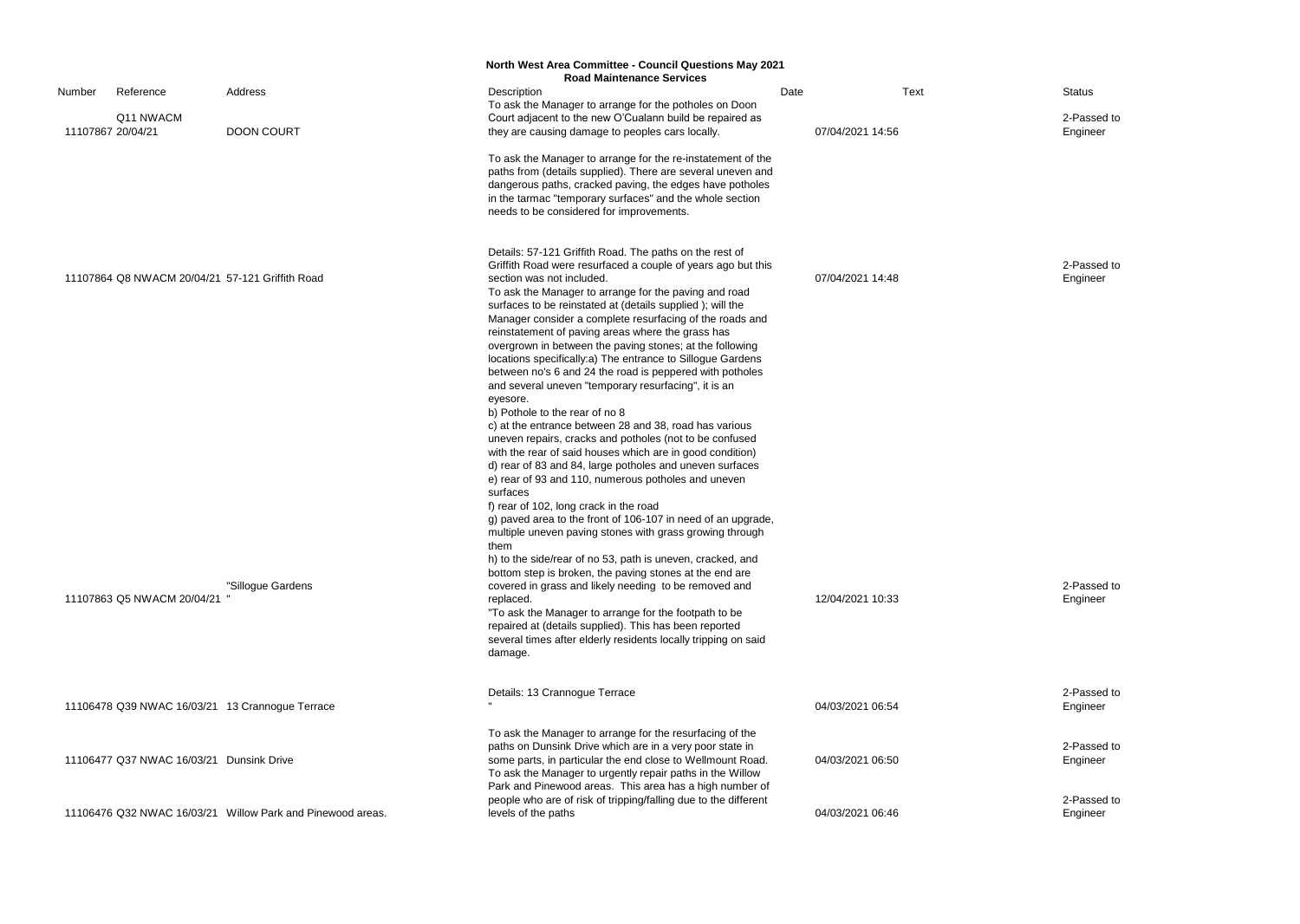2-Passed to Engineer

2-Passed to Engineer

2-Passed to Engineer

6-Job Raised

Enquiry Resolved

**Enquiry Resolved** 

6-Job Raised

6-Job Raised

|        |                                          |                                                                                   | <b>North West Area Committee - Council Questions May 2021</b>                                                                                                                                                                                                                                                                                                                                                                                                                                         |                  |                                                         |                 |
|--------|------------------------------------------|-----------------------------------------------------------------------------------|-------------------------------------------------------------------------------------------------------------------------------------------------------------------------------------------------------------------------------------------------------------------------------------------------------------------------------------------------------------------------------------------------------------------------------------------------------------------------------------------------------|------------------|---------------------------------------------------------|-----------------|
|        |                                          |                                                                                   | <b>Road Maintenance Services</b>                                                                                                                                                                                                                                                                                                                                                                                                                                                                      |                  |                                                         |                 |
| Number | Reference                                | Address                                                                           | Description<br>"To ask the Manager to reinstall the ramp at (details<br>supplied) which wasn't put back in during recent re                                                                                                                                                                                                                                                                                                                                                                           | Date             | Text                                                    | Status          |
|        | 11106475 Q23 NWAC 16/03/21 Kildonan Road |                                                                                   | pavement works.<br>Details: Kildonan Road                                                                                                                                                                                                                                                                                                                                                                                                                                                             | 04/03/2021 06:42 |                                                         | 2-Pas<br>Engine |
|        |                                          |                                                                                   | To ask the Manager to resurface the Old North Road<br>Finglas and to examine the parking that is taking place,<br>there is a lot of people parking here who don't live in the                                                                                                                                                                                                                                                                                                                         |                  |                                                         | 2-Pas           |
|        | 11106474 Q9 NWAC 16/03/21                | Old North Road Finglas                                                            | area.<br>To ask the Manager to repair the pothole at the entrance of                                                                                                                                                                                                                                                                                                                                                                                                                                  | 04/03/2021 06:22 |                                                         | Engine          |
|        | 11106472 Q2 NWAC 16/03/21                | Ard Na Meala                                                                      | Ard Na Meala, there is also a steel pole sticking up from the<br>ground where the old bus stop was on Ballymun Road<br>beside Ard na Meala<br>"To ask the Manager to arrange for the inspection of the<br>pathways on (details supplied) with a view to carrying out<br>badly needed repairs.                                                                                                                                                                                                         | 04/03/2021 05:20 |                                                         | 2-Pas<br>Engine |
|        | 11106471 Q22 NWAC 16/03/21               | " McKee Road                                                                      | Details: McKee Road                                                                                                                                                                                                                                                                                                                                                                                                                                                                                   | 04/03/2021 05:17 |                                                         | 2-Pas<br>Engine |
|        |                                          |                                                                                   | To ask the Manager for an update on the realignment of the<br>ramp at the entrance to Mellowes Park on Casement Road.<br>Wheelchair users can no longer access the ramp due to its                                                                                                                                                                                                                                                                                                                    |                  | Job 41129906 - 01-Job Raised,<br>Defect Job created via |                 |
|        |                                          | 11105245 Q33 NWAC 16/02/21 At the entrance to Mellowes Park on Casement Road      | height.<br>To ask the Manager if steps can be taken to fix dangerous<br>footpaths at (details supplied)                                                                                                                                                                                                                                                                                                                                                                                               |                  | 27/04/2021 15:34 Connector                              | 6-Job           |
|        |                                          | 11105244 Q42 NWAC 16/02/21 Fitzmaurice Road, Ballygall                            | Details: Fitzmaurice Road, Ballygall (photos attached)                                                                                                                                                                                                                                                                                                                                                                                                                                                | 17/02/2021 09:45 |                                                         | Enqui           |
|        |                                          |                                                                                   | To ask the Manage to arrange a speedy repair of the large<br>pothole at (details supplied). This area has very high footfall<br>due to the amount of shops and local schools in the vicinity.                                                                                                                                                                                                                                                                                                         |                  |                                                         |                 |
|        |                                          | 11105243 Q27 NWAC 16/02/21 Marsella's takeaway 10 Fitzmaurice Road, Dublin 11 11. | Details: Marsella's takeaway 10 Fitzmaurice Road, Dublin<br>"To ask the Manager to arrange for the potholes on<br>Wellmount Road adjacent to the FAST building to be<br>repaired and for the road to be included on future works                                                                                                                                                                                                                                                                      | 17/02/2021 09:44 |                                                         | Enqui           |
|        |                                          |                                                                                   | plans for re-instatement.                                                                                                                                                                                                                                                                                                                                                                                                                                                                             |                  | Job 41127503 - 01-Job Raised,<br>Defect Job created via |                 |
|        |                                          | 11105242 Q14 NWAC 16/02/21 Wellmount Road adjacent to the FAST building           |                                                                                                                                                                                                                                                                                                                                                                                                                                                                                                       |                  | 24/02/2021 10:09 Connector                              | 6-Job           |
|        |                                          |                                                                                   | To ask the Manager if steps can be taken to address the<br>poor condition of the footpath (details supplied) in Dublin 11.                                                                                                                                                                                                                                                                                                                                                                            |                  |                                                         |                 |
|        |                                          |                                                                                   | Details: The condition of the footpath 46-104 Kildonan Road,<br>Finglas West (beside Park), is in a deplorable condition and<br>needs to be replaced immediately. Last year the council<br>partially replaced the footpath beside the houses; why did<br>the council not replace the footpaths entirely here when<br>places e.g. like Sycamore Road in Finglas East have gave<br>both sides of the road completely refurbished; e.g. the<br>residents of 88 Kildonan Road are aged 86 and 92 and find |                  | Job 41129908 - 01-Job Raised,                           |                 |
|        |                                          | 11105241 Q45 NWAC 16/02/21 46-104 Kildonan Road, Finglas West                     | it hard to walk to and from the house, and there are many<br>others like them.                                                                                                                                                                                                                                                                                                                                                                                                                        |                  | Defect Job created via<br>27/04/2021 15:46 Connector    | 6-Job           |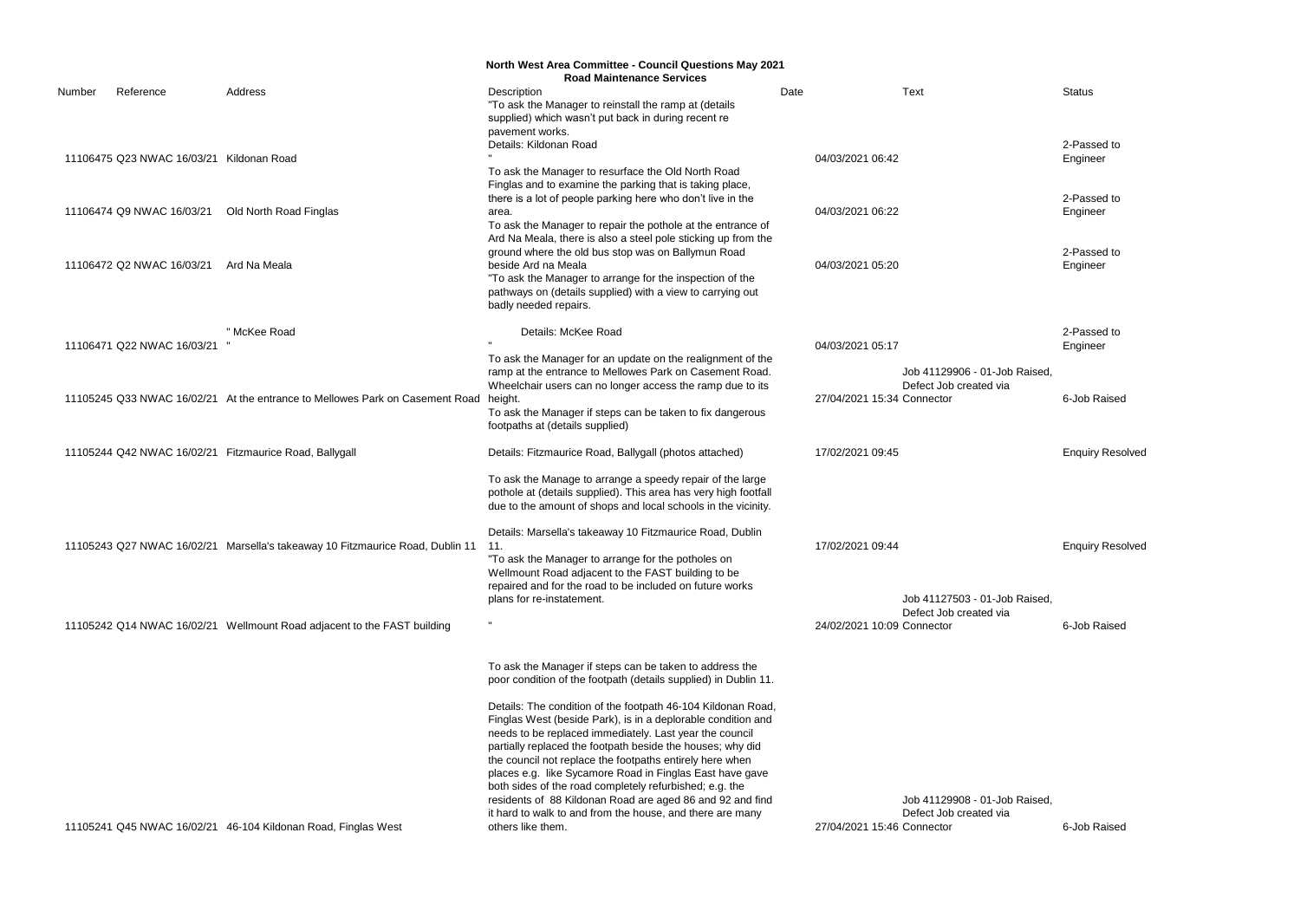|        |                                              |                                                                                     | <b>North West Area Committee - Council Questions May 2021</b><br><b>Road Maintenance Services</b>                                                                                                                                                                                          |      |                            |                                                               |                         |
|--------|----------------------------------------------|-------------------------------------------------------------------------------------|--------------------------------------------------------------------------------------------------------------------------------------------------------------------------------------------------------------------------------------------------------------------------------------------|------|----------------------------|---------------------------------------------------------------|-------------------------|
| Number | Reference                                    | Address                                                                             | Description<br>To ask the Manager to repair the dangerous broken bollard<br>outside (details supplied)                                                                                                                                                                                     | Date |                            | <b>Text</b>                                                   | <b>Status</b>           |
|        |                                              | 11105240 Q34 NWAC 16/02/21 Macari's Ballygall Road West, Finglas                    | Details: Macari's Ballygall Road West, Finglas.<br>"To ask the Manage for a report on the recent utility works at<br>(details supplied) this road recently had a new roadway laid<br>which have now been dug up again.                                                                     |      |                            | duplicate,job created on<br>22/02/2021 09:43 previous enquiry | <b>Enquiry Resolved</b> |
|        |                                              |                                                                                     | A) Were the utility works planned.<br>B) What level of communication took place between Road<br>Maintenance and Utilities.<br>C) Will the road be put repaved to its previous standard<br>D) Who is responsible for paying for the road to be repaved<br>following these works.            |      |                            |                                                               |                         |
|        | 11105239 Q25 NWAC 16/02/21 Cappagh Road      |                                                                                     | Details: Cappagh Road                                                                                                                                                                                                                                                                      |      | 17/02/2021 09:42           |                                                               | <b>Enquiry Resolved</b> |
|        |                                              | 11105238 Q13 NWAC 16/02/21 Ratoath Road at junction of Rathvilly Road               | To ask the Manager to arrange for the potholes on Ratoath<br>Road at junction of Rathvilly Road to be repaired. There is at<br>least one large and one small at the junction.                                                                                                              |      | 22/02/2021 10:08 Duplicate |                                                               | <b>Enquiry Resolved</b> |
|        | 11105237 Q7 NWAC 16/02/21                    | <b>Belclare Drive</b>                                                               | To ask the Manager to repair the footpaths on Belclare<br>Drive, they are in a very poor condition.<br>That roads which have experienced severe damage due to<br>building works in Ballymun are prioritised for repair. They                                                               |      | 25/03/2021 09:59 Connector | Job 41128557 - 01-Job Raised,<br>Defect Job created via       | 6-Job Raised            |
|        |                                              | 11105236 M!A NWAC 16/02/21 Balcurris Road, Balbutcher Lane and Cranogue Road. Road. | include Balcurris Road, Balbutcher Lane and Cranogue                                                                                                                                                                                                                                       |      | 17/02/2021 09:39           |                                                               | <b>Enquiry Resolved</b> |
|        | 11104253 Q7 NWAC 19/01/21 19 Barry Drive     |                                                                                     | To ask the Manager for an update on the pathways repairs<br>at (details supplied).<br>To ask the Manager to arrange for repairs to Kilshane Road                                                                                                                                           |      | 07/01/2021 10:29           |                                                               | 2-Passed to<br>Engineer |
|        | 11104190 Q46 NWAC 19/01/21 Kilshane Road     |                                                                                     | adjacent to Finglas Celtic clubhouse where several defects<br>are on the surface of the road here.<br>To ask the Manager to arrange for the road to be inspected<br>at junction of Tolka Valley Road and St. Helena's Road and<br>any potholes to be repaired. A local resident reported a |      | 03/02/2021 13:33           |                                                               | <b>Enquiry Resolved</b> |
|        | 11104189 Q41 NWAC 19/01/21 Tolka Valley Road |                                                                                     | pothole which done some damage to his car coming up from<br>the main Finglas Road.                                                                                                                                                                                                         |      | 03/02/2021 13:33           |                                                               | <b>Enquiry Resolved</b> |
|        | 11104188 Q36 NWAC 19/01/21 Tolka Cottages    |                                                                                     | To ask the Manager for timescales on the resurfacing of<br>Tolka Cottages which was to be done in 2020.<br>To ask the Manager to fix a pothole on Balcurris Road<br>where there is a right hand turn into a parking area in front                                                          |      | 03/02/2021 13:32           |                                                               | <b>Enquiry Resolved</b> |
|        | 11104187 Q34 NWAC 19/01/21 Balcurris Road    |                                                                                     | of The Turnpike.<br>To ask the Chief Executive to outline if there is any progress<br>on the review of signage requested on Glasilawn Road                                                                                                                                                 |      | 03/02/2021 13:32           |                                                               | <b>Enquiry Resolved</b> |
|        | 11104242 Q103 11/01/21                       | Glasilawn Road                                                                      | Dublin 11?<br>To ask the Manager to replace the two missing bollards on<br>the Seamus Ennis Road, outside the primary healthcare                                                                                                                                                           |      | 03/02/2021 13:35           |                                                               | <b>Enquiry Resolved</b> |
|        |                                              |                                                                                     | centre as there are holes in the pavement and cars are                                                                                                                                                                                                                                     |      |                            | Job 41128473 - 01-Job Raised,                                 |                         |
|        | 11104186 Q26 NWAC 19/01/21                   | Seamus Ennis Road, outside the primary healthcare<br>centre                         | driving up on to the pavement making it hazardous for<br>pedestrians and school children<br>To ask the Manager to look at repairing the slabs outside                                                                                                                                      |      | 22/03/2021 10:59 Connector | Defect Job created via                                        | 6-Job Raised            |
|        | 11104185 Q25 NWAC 19/01/21 Cairn Court       |                                                                                     | Cairn Court.                                                                                                                                                                                                                                                                               |      | 03/02/2021 13:31           |                                                               | <b>Enquiry Resolved</b> |
|        | 11104183 Q18 NWAC 19/01/21 Balcurris Road    |                                                                                     | To ask the Manager to resurface Balcurris Road. All the<br>building work has caused considerable damage to the road.                                                                                                                                                                       |      | 03/02/2021 13:30           |                                                               | <b>Enquiry Resolved</b> |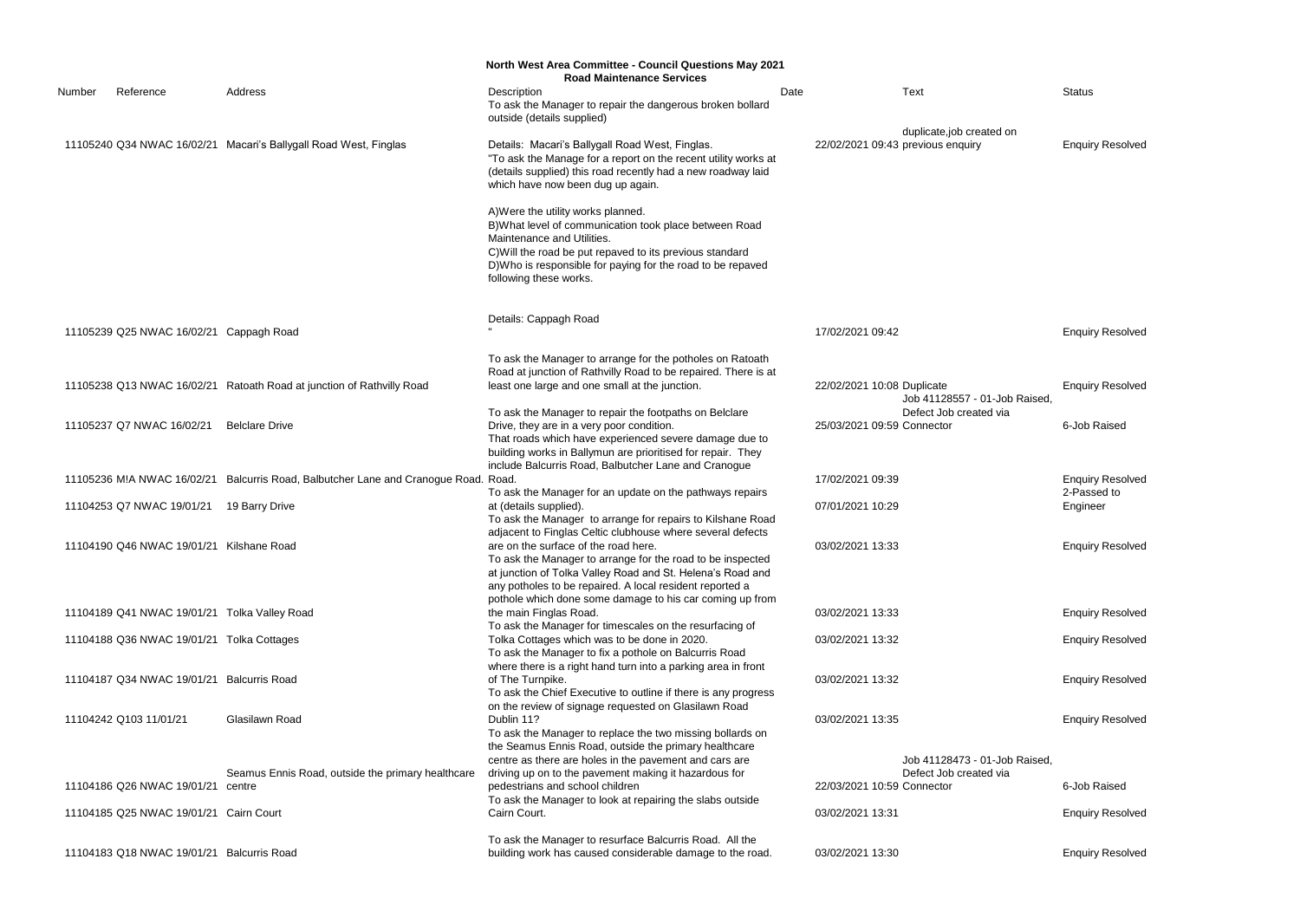|        |                                               |                                                                                    | <b>North West Area Committee - Council Questions May 2021</b>                                                                                                                                                                                     |                                 |                                                                               |                          |
|--------|-----------------------------------------------|------------------------------------------------------------------------------------|---------------------------------------------------------------------------------------------------------------------------------------------------------------------------------------------------------------------------------------------------|---------------------------------|-------------------------------------------------------------------------------|--------------------------|
|        |                                               |                                                                                    | <b>Road Maintenance Services</b>                                                                                                                                                                                                                  |                                 |                                                                               |                          |
| Number | Reference                                     | Address                                                                            | Description<br>To ask the Manager to immediately repair the pot hole on<br>Balbutcher Lane at the O'Cualann Building Site, this has                                                                                                               | Date                            | <b>Text</b>                                                                   | <b>Status</b>            |
|        |                                               | 11104182 Q17 NWAC 19/01/21 Balbutcher Lane at the O'Cualann Building Site          | caused a lot of damage to cars over the last number of<br>weeks.                                                                                                                                                                                  | 03/02/2021 13:30                |                                                                               | <b>Enquiry Resolved</b>  |
|        |                                               |                                                                                    | To ask the Manager to complete the dishing outside (details<br>supplied). This dishing was partially completely /repaved<br>before Covid. Road Maintenance were to extend the dishing<br>before Covid arrived an inspector even called out to the |                                 |                                                                               |                          |
|        | 11104181 Q2 NWAC 19/01/21                     | 90 Kildonan Avenue                                                                 | property but they have heard nothing since.                                                                                                                                                                                                       |                                 | 27/04/2021 09:28 Full dish insitu on inspection<br>Steep banks on either side | <b>Enquiry Resolved</b>  |
|        |                                               |                                                                                    | To ask the Manager to inspect the pathway going through<br>(details supplied) with a view to repair. It is pooling rain                                                                                                                           |                                 | preventing drainage, path<br>sheltered from early morning                     | 4-Inspection             |
|        | 11104180 Q1 NWAC 19/01/21                     | <b>Wellmount Parade</b>                                                            | water and freezing, making it impossible to walk on.<br>That this committee calls for a review of the road signage on<br>Glasilawn Road.                                                                                                          | 16/03/2021 10:11 sun            |                                                                               | Completed                |
|        |                                               |                                                                                    | As you enter from one side of the road the road begins as<br>Tolka Estate but halfway down becomes Glasilawn Road,<br>this has caused major confusion for delivery drivers,<br>emergency vehicles etc.                                            |                                 |                                                                               |                          |
|        |                                               |                                                                                    | Following a council question asked on the subject in<br>December can Road Maintenance / Traffic outline their<br>progress on the issue?                                                                                                           |                                 |                                                                               |                          |
|        |                                               |                                                                                    | Can 1) Additional signage be put up on a pole to clearly<br>identify where Glasilawn Road begins<br>2) The residents group be assisted in purchasing a cast iron                                                                                  |                                 |                                                                               |                          |
|        |                                               |                                                                                    | sign for the entrance to the road 3) The Tolka Estate signs<br>are at both ends of the road with arrows yet these are<br>absent for Glasilawn, can these be reviewed. Can a site                                                                  |                                 |                                                                               |                          |
|        | 11104179 2B NWAC 19/01/21                     | Glasilawn Road.                                                                    | visit be arranged to review signage<br>"To ask the Chief Executive to complete the dishing at                                                                                                                                                     | 05/02/2021 15:46                |                                                                               | <b>Enquiry Resolved</b>  |
|        |                                               |                                                                                    | (details supplied) this was started pre Covid but it was never<br>completed.                                                                                                                                                                      |                                 | No,90 has sufficient dishes<br>space for access no further                    |                          |
|        | 11103767 Q96 NWAC 11/01/21 90 Kildonan Avenue |                                                                                    | To ask the Chief Executive to repair the pothole at (details                                                                                                                                                                                      |                                 | 22/03/2021 10:51 works required at this location, Enquiry Resolved            |                          |
|        | 11103766 Q98 NWAC 11/01/21 35 Ratoath Avenue  |                                                                                    | supplied).<br>To ask the Manager to arrange for works to be carried out                                                                                                                                                                           |                                 | 15/03/2021 09:34 Done on inspection                                           | <b>Enquiry Resolved</b>  |
|        |                                               |                                                                                    | on the footpath at Beneavin Road and Glasnevin Avenue<br>southeast corner (near Advanced Pitstop) as the area is in a                                                                                                                             |                                 |                                                                               | 2-Passed to              |
|        |                                               | 11103511 Q36 NWAC 15/12/20 Beneavin Road and Glasnevin Avenue<br>"85               | poor state.<br>To ask the Manager to arrange repairs to the kerb outside                                                                                                                                                                          |                                 | 15/12/2020 09:26 As per email attached.                                       | Engineer                 |
|        | Q44 NWACM<br>11103442 15/12/20                | <b>DEAN SWIFT ROAD</b><br>DUBLIN11"                                                | 85 Dean Swift Road and to resurface the verges which are<br>tarmac but are overgrown with moss.                                                                                                                                                   | 23/12/2020 08:46                |                                                                               | 3-Inspection<br>Required |
|        |                                               |                                                                                    | To ask the Manager to arrange for the footpath at 1-59 St.<br>Pappins Road where the tarmac has degraded badly be                                                                                                                                 |                                 |                                                                               |                          |
|        | Q43 NWACM<br>11103198 15/12/20                | 1-59 St. Pappins Road                                                              | repaired. These work have been requested over many years<br>and are long overdue.                                                                                                                                                                 | 15/12/2020 09:20                |                                                                               | <b>Enquiry Resolved</b>  |
|        |                                               |                                                                                    | To ask the Manager for the road in front of the Bus Stop at<br>Wftra Hall on Mellows Road to be repaired properly. I have<br>requested this numerous times over the last few years and                                                            |                                 | Job 41125716 - 01-Job Raised,                                                 |                          |
|        | Q41 NWACM<br>11103197 15/10/20                | in front of the Bus Stop at Wftra Hall on Mellows Road resolve the issue properly. | the problem is only ever tarmacked over which doesn't                                                                                                                                                                                             | 22/12/2020 14:30 Connector      | Defect Job created via                                                        | 6-Job Raised             |
|        |                                               |                                                                                    | To ask the Manager to arrange for the re-instatement of the<br>footpaths in Wellmount Crescent and Green. The paths                                                                                                                               |                                 | area has been inspected and                                                   |                          |
|        | Q40 NWACM<br>11103196 15/12/20                | Wellmount Crescent and Green                                                       | here are in particularly bad condition and this has been<br>requested several times previously.                                                                                                                                                   | 22/12/2020 08:14 are Priority 8 | jobs added to works list, most                                                | <b>Enquiry Resolved</b>  |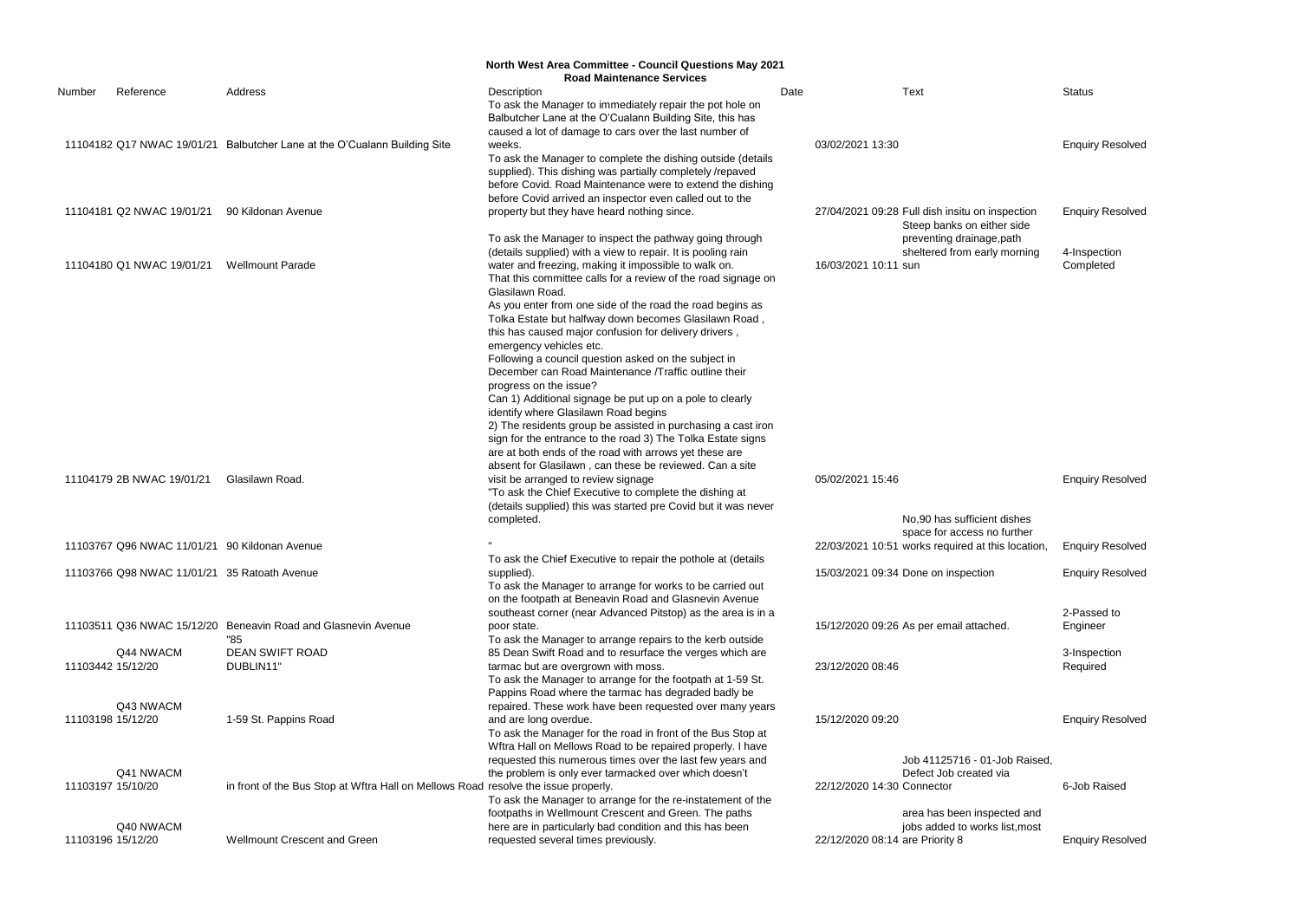|                   |                                               |                                                                                            | <b>North West Area Committee - Council Questions May 2021</b><br><b>Road Maintenance Services</b>                                                                                                                                                                                                                                                           |      |                                |                                                                             |                         |
|-------------------|-----------------------------------------------|--------------------------------------------------------------------------------------------|-------------------------------------------------------------------------------------------------------------------------------------------------------------------------------------------------------------------------------------------------------------------------------------------------------------------------------------------------------------|------|--------------------------------|-----------------------------------------------------------------------------|-------------------------|
| Number            | Reference                                     | Address                                                                                    | Description<br>To ask the Manager to arrange for works to be carried out<br>on the footpath at Beneavin Road and Glasnevin Avenue                                                                                                                                                                                                                           | Date |                                | Text                                                                        | <b>Status</b>           |
| 11103195 15/12/20 | Q36 NWACM                                     | footpath at Beneavin Road and Glasnevin Avenue<br>southeast corner (near Advanced Pitstop) | southeast corner (near Advanced Pitstop) as the area is in a<br>poor state.<br>To ask the Manager to review the height of the trees on<br>[details supplied] as the trees are too large and cause<br>significant issues with the pavement and road surface and<br>may require a similar intervention as St Canice's Road<br>received a couple of years ago. |      | 16/12/2020 09:51 11103511.     | Please refer to enquiry no                                                  | <b>Enquiry Resolved</b> |
|                   | Q35 NWACM                                     |                                                                                            |                                                                                                                                                                                                                                                                                                                                                             |      |                                |                                                                             |                         |
| 11103184 15/12/20 |                                               | Ballygall Avenue, Dublin 11.                                                               | Details: Ballygall Avenue, Dublin 11.<br>"To ask the Manager to fill in the empty tree pit at [details<br>supplied] as it poses a significant trip hazard since the tree<br>was removed.                                                                                                                                                                    |      | 15/12/2020 09:19               |                                                                             | <b>Enquiry Resolved</b> |
|                   |                                               |                                                                                            |                                                                                                                                                                                                                                                                                                                                                             |      |                                | Job 41125712 - 16-Work<br>Completed - Site Clear, Tree                      |                         |
| 11103183 15/12/20 | Q32 NWACM                                     | 35/37 Casement Drive                                                                       | Details: 35/37 Casement Drive                                                                                                                                                                                                                                                                                                                               |      | 26/04/2021 10:43 ground        | planted by parks in open                                                    | 8-Job Completed         |
|                   |                                               | "51                                                                                        | To ask the Manager to repair the pavement surface at<br>[details supplied] as the pavement slab has lifted and poses                                                                                                                                                                                                                                        |      |                                |                                                                             |                         |
|                   |                                               | <b>GROVE PARK ROAD</b>                                                                     | a trip hazard.                                                                                                                                                                                                                                                                                                                                              |      |                                | Job 41125715 - 01-Job Raised,<br>Defect Job created via                     |                         |
|                   | 11103180 Q31 NWAC 15/12/20                    | DUBLIN11"<br>"38                                                                           | Details: 51 Grove Park Road,                                                                                                                                                                                                                                                                                                                                |      | 22/12/2020 14:31 Connector     |                                                                             | 6-Job Raised            |
|                   | 11103179 Q30 NWAC 15/12/20 DUBLIN11'          | <b>RATHVILLY DRIVE</b>                                                                     | To ask the Manager to repair the road surface at [details<br>supplied].<br>"To ask the Manager to expedite the repair of the pathway<br>outside (details supplied). There have been a number of<br>falls at this location.                                                                                                                                  |      |                                | Defects created and added to<br>08/03/2021 11:00 list on previous enquiries | <b>Enquiry Resolved</b> |
|                   |                                               |                                                                                            | Details: 1A Sycamore Park there have been a number of<br>falls at this location                                                                                                                                                                                                                                                                             |      |                                | Job 41128114 - 01-Job Raised,<br>Defect Job created via                     |                         |
|                   | 11103157 Q21 NWAC 15/12/20 1A Sycamore Park   |                                                                                            |                                                                                                                                                                                                                                                                                                                                                             |      | 15/03/2021 10:12 Connector     | Job 41125723 - 01-Job Raised,                                               | 6-Job Raised            |
|                   |                                               | 11103156 Q20 NWAC 15/12/20 72-74 Plunkett Avenue                                           | To ask the Manager to review the huge tree and pathways<br>outside 72-74 Plunkett Avenue<br>"To ask the Manager to carry out a full review of the new<br>pathways at (details supplied) Was the funding allocated to<br>repave the whole pathway. The standard of this work<br>compared to a private contractor across the road is<br>incomparable.         |      | 22/12/2020 14:30 Connector     | Defect Job created via                                                      | 6-Job Raised            |
|                   |                                               |                                                                                            |                                                                                                                                                                                                                                                                                                                                                             |      |                                | These works were carried out as<br>localized repair works by dcc            |                         |
|                   | 11103155 Q19 NWAC 15/12/20 19-35 Dunsink Road |                                                                                            | Details: 19-35 Dunsink Road                                                                                                                                                                                                                                                                                                                                 |      | 22/03/2021 11:02 satisfactory, | direct labour and as such are                                               | <b>Enquiry Resolved</b> |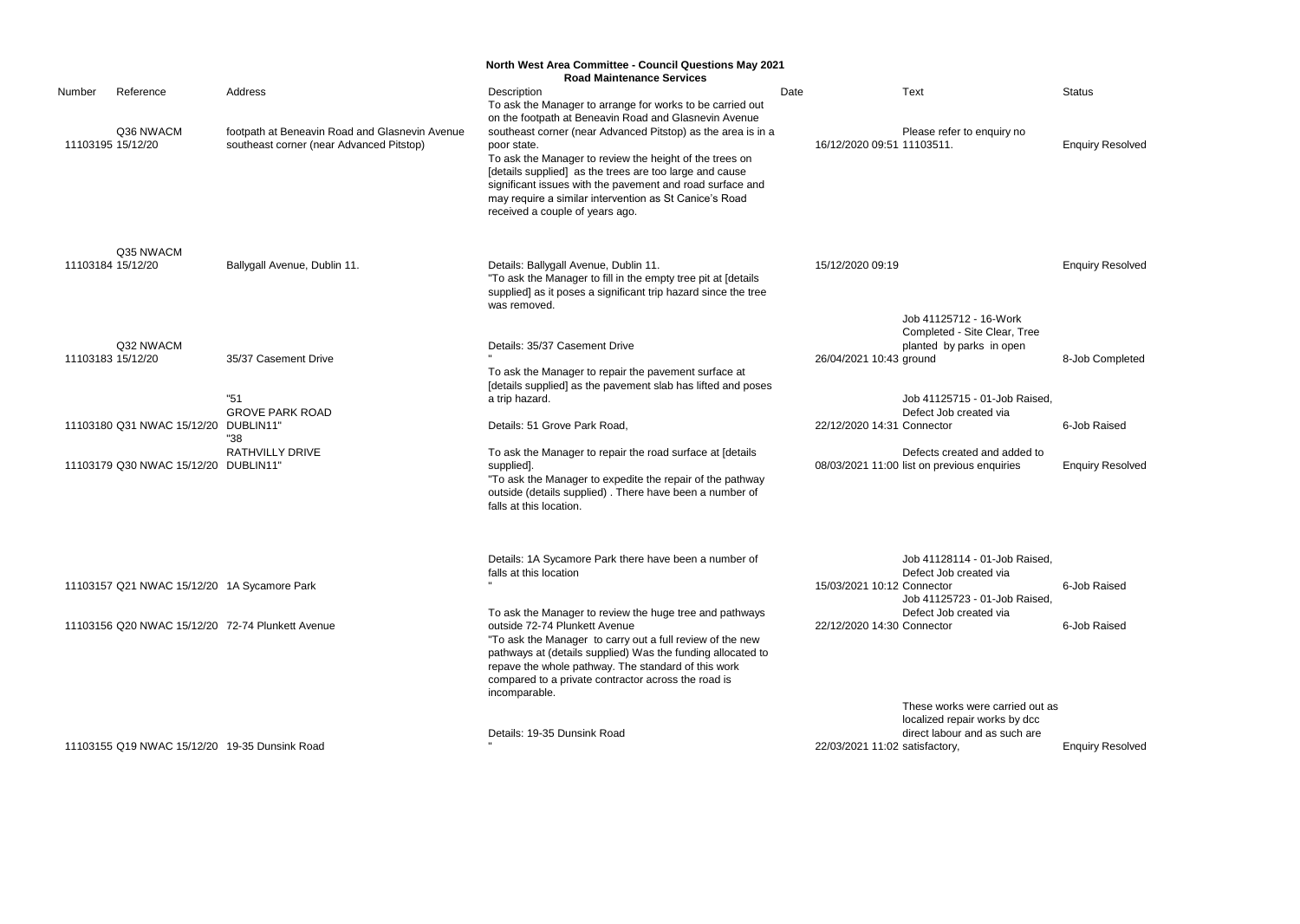|        |                                           |                                                                                                                                     | <b>North West Area Committee - Council Questions May 2021</b><br><b>Road Maintenance Services</b>                                                                                                                                                                                                                                                                                  |      |                                                                                                        |                         |
|--------|-------------------------------------------|-------------------------------------------------------------------------------------------------------------------------------------|------------------------------------------------------------------------------------------------------------------------------------------------------------------------------------------------------------------------------------------------------------------------------------------------------------------------------------------------------------------------------------|------|--------------------------------------------------------------------------------------------------------|-------------------------|
| Number | Reference                                 | Address                                                                                                                             | Description                                                                                                                                                                                                                                                                                                                                                                        | Date | Text                                                                                                   | <b>Status</b>           |
|        |                                           |                                                                                                                                     | To ask the Chief Executive to widen and resurface the lay by<br>at (details supplied) as was done at a similar layby further up<br>the same road as residents have insufficient space to park<br>their cars and access their driveways, the surface is also in<br>very poor condition and water pools in areas where the<br>tarmac has worn, presenting a significant trip hazard. |      |                                                                                                        |                         |
|        | 11102839 Q130 CM 07/12/20                 | numbers 70-80 Griffith Road, Dublin 11                                                                                              | Details: numbers 70-80 Griffith Road, Dublin 11<br>As you enter from one side of the road the road begins as<br>Tolka Estate but halfway down becomes Glasilawn Road,<br>this has caused major confusion for delivery drivers,<br>emergency vehicles etc.                                                                                                                          |      | 02/12/2020 14:50                                                                                       | <b>Enquiry Resolved</b> |
|        |                                           | "Glasilawn Road                                                                                                                     | Can 1) Additional signage be put up on a pole to clearly<br>identify where Glasilawn Road begins<br>2) The residents group be assisted in purchasing a cast iron<br>sign for the entrance to the road 3) The Tolka Estate signs<br>are at both ends of the road with arrows yet these are<br>absent for Glasilawn, can these be reviewed.                                          |      | Erection of signs is subject to                                                                        | 2-Passed to             |
|        | 11102797 Q50 NWCC 07/12/20                |                                                                                                                                     | 4) Can a site visit be arranged to review signage.<br>To ask the Chief Executive for an update on the proposed                                                                                                                                                                                                                                                                     |      | 10/12/2020 11:44 Stores' procurement.                                                                  | Inspector               |
|        | 11102792 Q27 NWCQ 07/12/20 Westwood Road. | Ratoath Road between Ratoath Avenue and                                                                                             | road works planned for Ratoath Road between junction of<br>Ratoath Avenue and Westwood Road.<br>"To ask the Manager for a reduced fee to be applied to<br>extending the dishing outside (details supplied) as it is only<br>an extension to existing dishing.                                                                                                                      |      | 02/12/2020 14:43                                                                                       | <b>Enquiry Resolved</b> |
|        | Q49 NWACM<br>11101752 17/11/20            | "182<br><b>HILLCREST PARK</b><br>DUBLIN11'                                                                                          | Details: 182 Hillcrest Park<br>To ask the Manager when repairs to (details supplied) as<br>agreed in the 2020 works programme will be carried out.                                                                                                                                                                                                                                 |      | 13/11/2020 10:37                                                                                       | <b>Enquiry Resolved</b> |
|        | Q46 NWACM<br>11101751 17/11/20            | Pathways on Dunsink Road, Tolka Cottages, Ballygall Details: Pathways on Dunsink Road, Tolka Cottages,<br>Parade and Sycamore Road. | Ballygall Parade and Sycamore Road.<br>To ask the Manager to arrange for the repair of the roadway<br>at the bus stop on Seamus Ennis Road beside Supervalu,                                                                                                                                                                                                                       |      | 13/11/2020 10:37<br>I have sent an email to Senior                                                     | <b>Enquiry Resolved</b> |
|        | Q45 NWACM<br>11101750 17/11/20            | the bus stop on Seamus Ennis Road beside<br>Supervalu, Finglas Village.                                                             | Finglas Village.                                                                                                                                                                                                                                                                                                                                                                   |      | Executive Engineer to allocate<br>16/11/2020 12:05 this to contract.                                   | <b>Enquiry Resolved</b> |
|        | Q35 NWACM<br>11101749 17/11/20            | long School Road outside Mother of Divine Grace<br>School.                                                                          | To ask the Manager to repair the ramps along School Road<br>outside Mother of Divine Grace School.<br>To ask the Manager to repair the broken pavement outside                                                                                                                                                                                                                     |      | Job 41128070 - 01-Job Raised,<br>Defect Job created via<br>09/03/2021 11:02 Connector                  | 6-Job Raised            |
|        | Q29 NWACM<br>11101748 17/11/20            | "38<br><b>CLUNE ROAD</b><br>DUBLIN11                                                                                                | [details supplied]<br>Details: 38 Clune Road,                                                                                                                                                                                                                                                                                                                                      |      | A job has previously been<br>created for this location job<br>02/12/2020 10:15 no,41120998             | <b>Enquiry Resolved</b> |
|        | Q28 NWACM<br>11101747 17/11/20            | bus stop outside SuperValu on the Seamus Ennis<br>Road,                                                                             | To ask the Manager to repair the broken road surface at the<br>bus stop outside SuperValu on the Seamus Ennis Road,<br>"To ask the Manager to inspect and prune the trees on<br>(details supplied)                                                                                                                                                                                 |      | I have sent an email to Senior<br>Executive Engineer to allocate<br>16/11/2020 12:05 this to contract. | <b>Enquiry Resolved</b> |
|        | Q27 NWACM<br>11101746 17/11/20            | <b>Plunkett Crescent.</b>                                                                                                           | Details: Plunkett Crescent.                                                                                                                                                                                                                                                                                                                                                        |      | 13/11/2020 10:34                                                                                       | <b>Enquiry Resolved</b> |

# Enquiry Resolved

| I have sent an email to Senior<br><b>Executive Engineer to allocate</b>                                     | Eliyuliy Nesulveu       |
|-------------------------------------------------------------------------------------------------------------|-------------------------|
| this to contract.<br>Job 41128070 - 01-Job Raised,                                                          | <b>Enquiry Resolved</b> |
| Defect Job created via<br>Connector                                                                         | 6-Job Raised            |
| A job has previously been<br>created for this location job<br>no.41120998<br>I have sent an email to Senior | <b>Enquiry Resolved</b> |
| Executive Engineer to allocate<br>this to contract.                                                         | <b>Enquiry Resolved</b> |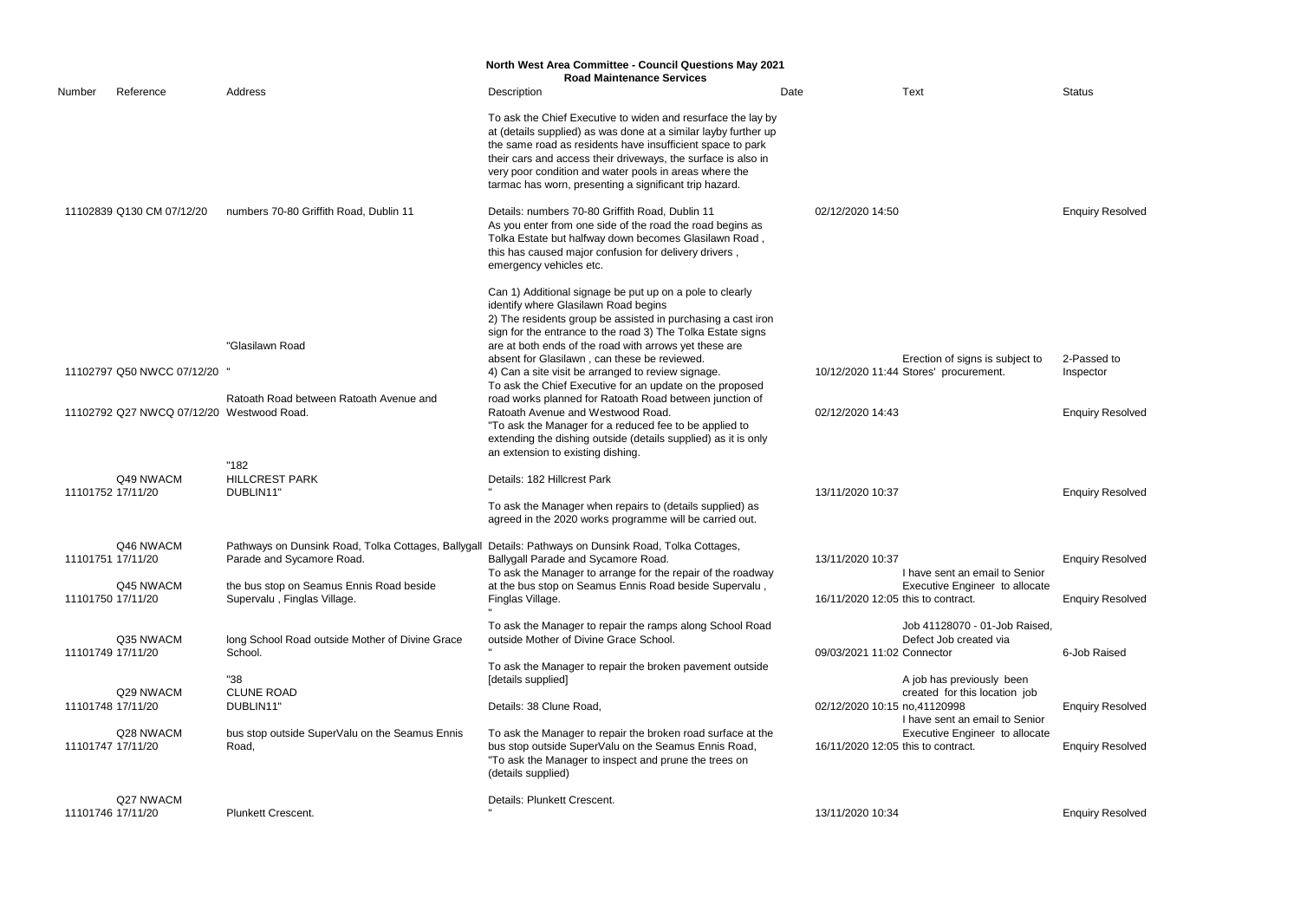|                   |                                                 |                                                                        | <b>North West Area Committee - Council Questions May 2021</b><br><b>Road Maintenance Services</b>                                                                                                                                                                                                                               |      |                                                                                                                                                                                                    |                             |
|-------------------|-------------------------------------------------|------------------------------------------------------------------------|---------------------------------------------------------------------------------------------------------------------------------------------------------------------------------------------------------------------------------------------------------------------------------------------------------------------------------|------|----------------------------------------------------------------------------------------------------------------------------------------------------------------------------------------------------|-----------------------------|
| Number            | Reference                                       | Address                                                                | Description<br>"To ask the Manager to repair the broken pavement at<br>[details supplied]                                                                                                                                                                                                                                       | Date | Text                                                                                                                                                                                               | <b>Status</b>               |
| 11101745 17/11/20 | Q26 NWACM<br>11101355 Q98 CM 021120             | 14/16 Ballygall Avenue.                                                | Details: 14/16 Ballygall Avenue.<br>To ask the Chief Executive to prioritise the resurfacing of the<br>cycleway on the old Finglas Road, it is in a bad state of<br>repair, especially outside Glasnevin Cemetery                                                                                                               |      | Job 41127674 - 01-Job Raised,<br>Defect Job created via<br>02/03/2021 08:56 Connector<br>this should be Finglas Road (<br>not old Finglas Road). Will you<br>25/03/2021 08:59 please amend. Thanks | 6-Job Raised<br>2-Passed to |
|                   |                                                 | old Finglas Road                                                       | To ask the Chief Executive to inspect the tree outside<br>(details supplied) with a view to removal. The tree is<br>preventing the resident from installing a driveway on his                                                                                                                                                   |      |                                                                                                                                                                                                    | Engineer                    |
|                   | 11101236 Q99 NWCC 20/11/20 40 Kildonan Road     |                                                                        | property.<br>"To ask the Chief Executive to arrange for the footpath at<br>(details supplied) to be re-instated as it is in a poor state and<br>is an accident waiting to happen via trip hazard.                                                                                                                               |      | 23/10/2020 08:20                                                                                                                                                                                   | <b>Enquiry Resolved</b>     |
|                   | 11101171 Q30 CM 021120                          | "53<br><b>CRANOGUE CLOSE</b><br>DUBLIN11'                              | Details: 53 Crannogue Close<br>"To ask the Manager to replace a missing bollard at (details<br>supplied) as cars are causing danger to pedestrians and<br>road users by driving up on the path and through the gap<br>created by the missing bollard at what is supposed to be a<br>cul-de-sac                                  |      | 18/11/2020 09:44 Will be done in due course,                                                                                                                                                       | 6-Job Raised                |
|                   |                                                 | 11100941 Q39 NWAC 20/10/20 junction of Oakwood Road and Jamestown Road | Details: At the blocked-off junction of Oakwood Road and<br>Jamestown Road and there has been a Job 41102611 on<br>10/07/2019 scheduled but never completed                                                                                                                                                                     |      | No Ballard appears to be<br>02/12/2020 09:53 missing at this location,                                                                                                                             | <b>Enquiry Resolved</b>     |
|                   | 11100905 Q37 NWAC 20/10/20 Tolka Cottages       |                                                                        | To ask the Manager for the timescales for resurfacing works<br>at (details supplied) which is due to be resurfaced this year<br>and residents would like to know the timescales.                                                                                                                                                |      | 15/10/2020 08:42                                                                                                                                                                                   | <b>Enquiry Resolved</b>     |
|                   | 11103154 Q1 NWAC 15/12/20                       | Sillogue Gardens                                                       | To ask the Manager when the new footpaths will be going<br>into Sillogue Gardens as well as the new public lighting                                                                                                                                                                                                             |      | This is a matter for Road Design<br>02/12/2020 14:51 and Constrcution                                                                                                                              | <b>Enquiry Resolved</b>     |
|                   |                                                 | 11100609 Q27 NWAC 20/10/20 Ballymun/Finglas Area                       | To ask the Manager for a list of all outstanding road<br>maintenance repairs in the Ballymun-Finglas local electoral<br>area in tabular form. To include when the request was first<br>received and a potential timeline for repair.<br>To ask the Manager to inspect the pathways at (details<br>supplied)                     |      | 13/10/2020 09:56                                                                                                                                                                                   | <b>Enquiry Resolved</b>     |
|                   | 11100607 Q21 NWAC 20/10/20 Finglas Park         |                                                                        | Details: Finglas Park, a number of section repairs were<br>done previously. Residents have particular concerns about<br>the concrete covering the tree area following these repairs<br>(the attached is outside 62 Finglas Park)<br>"To ask the Manager when the footpaths on Fitzmaurice<br>Road at the shops will be repaired |      | Spoke to Area Inspector and he<br>14/10/2020 15:12 will arrange to rectify.                                                                                                                        | <b>Enquiry Resolved</b>     |
|                   | 11100606 Q19 NWAC 20/10/20 Fitzmaurice Road     |                                                                        |                                                                                                                                                                                                                                                                                                                                 |      | 14/10/2020 15:11                                                                                                                                                                                   | <b>Enquiry Resolved</b>     |
|                   | 11100605 Q15 NWAC 20/10/20 Cardiffsbridge shops |                                                                        | To ask the Manager to repair the footpaths at the<br>Cardiffsbridge Road Shops                                                                                                                                                                                                                                                  |      | 08/03/2021 11:24 No defect at mapped location                                                                                                                                                      | <b>Enquiry Resolved</b>     |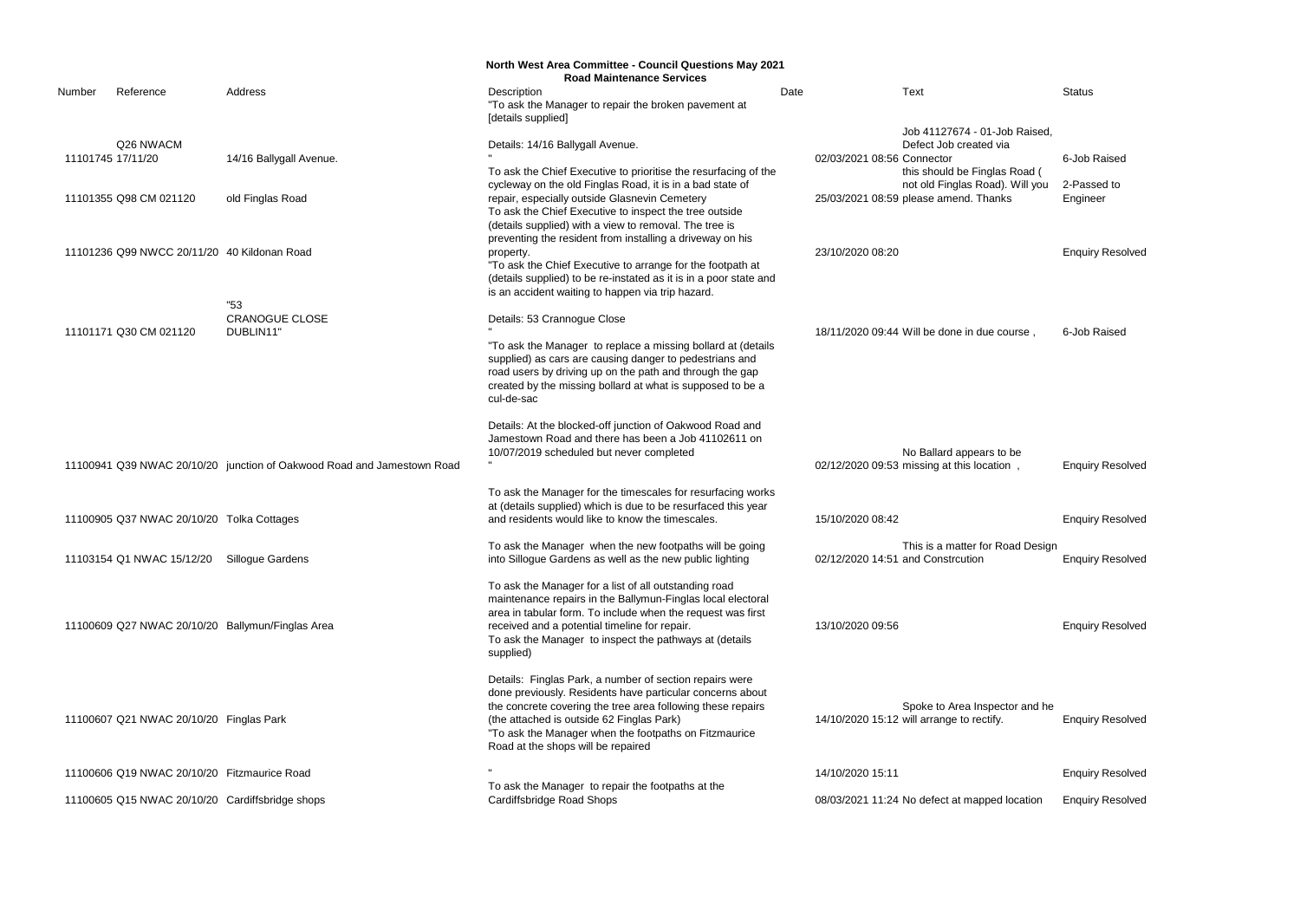This has been previously added to works list and will be done in ob no,41095079 Enquiry Resolved

7-Job Passed to Crew

**Enquiry Resolved** 

**Enquiry Resolved** 

6-Job Raised

|        |                           |                                                 | <b>North West Area Committee - Council Questions May 2021</b><br><b>Road Maintenance Services</b>                                                                                                                                                                                                                                                                                                                                         |      |                                                                                                                    |               |
|--------|---------------------------|-------------------------------------------------|-------------------------------------------------------------------------------------------------------------------------------------------------------------------------------------------------------------------------------------------------------------------------------------------------------------------------------------------------------------------------------------------------------------------------------------------|------|--------------------------------------------------------------------------------------------------------------------|---------------|
| Number | Reference                 | Address                                         | Description                                                                                                                                                                                                                                                                                                                                                                                                                               | Date | <b>Text</b>                                                                                                        | Status        |
|        |                           | 11100243 Q108 NWC 05/10/20 31 Grove Park Avenue | To ask the Chief Executive to repair the footpath at (details<br>supplied), as this has been on a repair list for several years.<br>Details: 31 Grove Park Avenue, Dublin 11<br>"To ask the Chief Executive to arrange for the replacement                                                                                                                                                                                                |      | This has been previously added<br>to works list and will be done in<br>02/12/2020 09:48 due course job no,41095079 | Enqui         |
|        | 11100162 Q13 NWC 05/10/20 | 95 Sandyhill Gardens                            | of red brick ramp adjacent (details supplied) Sandyhill<br>Gardens. The ramp is in a very poor state.<br>Details: 95<br>issues in Glasnevin Village and to please provide an update                                                                                                                                                                                                                                                       |      | 18/11/2020 09:54 Will be done in due course,                                                                       | 7-Job<br>Crew |
|        |                           |                                                 | on the followi) Following requests from residents to DCC for<br>Welcome to Glasnevin Village signage to be placed at both<br>ends of the village, could this please be provided by DCC<br>and is there a timeline as to when the signs may be<br>installed?<br>B) Could Glasnevin Village please be prioritised for the                                                                                                                   |      |                                                                                                                    |               |
|        |                           |                                                 | weeds to be removed from the road network throughout the<br>whole village and is there a date as to when this may be<br>carried out?<br>C) Seven street light poles near the National Botanic Garden                                                                                                                                                                                                                                      |      |                                                                                                                    |               |
|        |                           |                                                 | entrance were painted by DCC in September. All light poles<br>in Glasnevin Village need painting, could this please be<br>prioritised?<br>D) Could the ongoing issue of illegally parked vehicles in                                                                                                                                                                                                                                      |      |                                                                                                                    |               |
|        |                           |                                                 | cycle lanes and on footpaths at Glasnevin Village please be<br>addressed, it is particularly a problem outside the National<br>Botanic Gardens. The loading bay outside McMahons Café<br>in the village is also continually used for parking. The village<br>is being used as a 'park and ride' facility. Could DCC also<br>engage with the Bon Secours hospital to ensure that<br>hospital staff are parking in designated parking areas |      |                                                                                                                    |               |
|        |                           |                                                 | provided to them.<br>E) Could the black steel bollards which are placed outside<br>the Botanic Gardens be extended to the bridge at Glasnevin<br>Hill, which would also help against the ongoing issue of<br>illegal parking and to ensure a safer environment for cyclists                                                                                                                                                               |      |                                                                                                                    |               |
|        | 11099975 Q87 NWAC 5/10/20 | Glasnevin Village                               | and pedestrians.<br>To ask the Chief Executive when the footpaths will be                                                                                                                                                                                                                                                                                                                                                                 |      | 01/10/2020 15:44                                                                                                   | Enqui         |
|        | 11099938 Q22 NWC 05/10/20 | Shangan Road                                    | repaired on Shangan Road beside the Shops.<br>To ask the Chief Executive to do a full review of the service<br>provision in Valeview<br>Finglas. The grass is only partially being cut, weeds are<br>widespread, the footpaths are                                                                                                                                                                                                        |      | 01/10/2020 15:45                                                                                                   | Enqui         |
|        | 11099928 Q21 NWAM 5/10/20 | Valeview                                        | broken, street lighting is badly rusted. Can we put together a<br>programme of works to include weeding, painting, planting,<br>and adequate grass cutting.                                                                                                                                                                                                                                                                               |      | Job 41127048 - 01-Job Raised,<br>Defect Job created via<br>09/02/2021 09:02 Connector                              | 6-Job         |
|        |                           |                                                 |                                                                                                                                                                                                                                                                                                                                                                                                                                           |      |                                                                                                                    |               |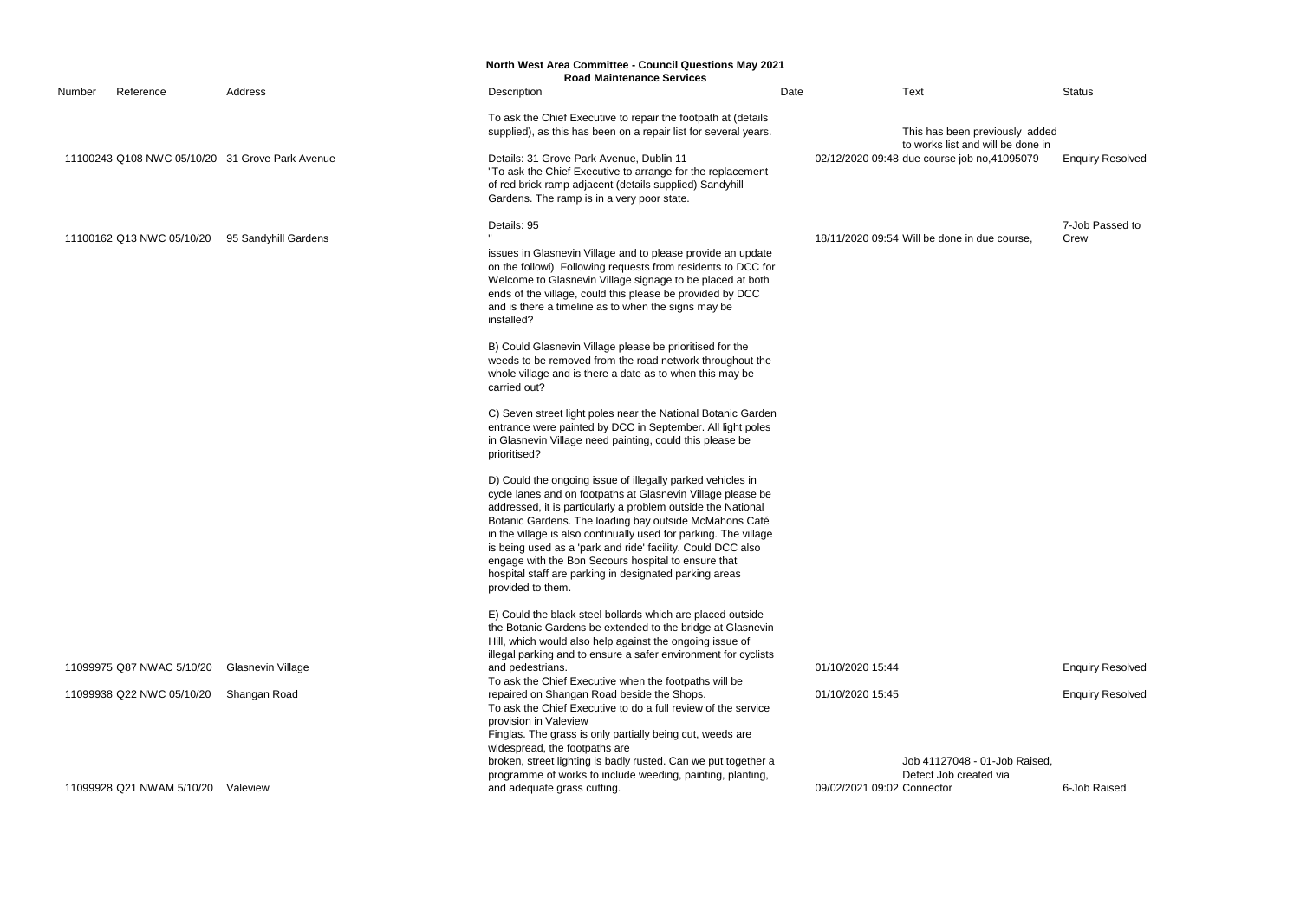|        |                                              |                                                                    | <b>North West Area Committee - Council Questions May 2021</b>                                                                                                                                                                                                                      |                  |                                                                                                                                                                                              |                         |
|--------|----------------------------------------------|--------------------------------------------------------------------|------------------------------------------------------------------------------------------------------------------------------------------------------------------------------------------------------------------------------------------------------------------------------------|------------------|----------------------------------------------------------------------------------------------------------------------------------------------------------------------------------------------|-------------------------|
| Number | Reference                                    | Address                                                            | <b>Road Maintenance Services</b><br>Description                                                                                                                                                                                                                                    | Date             | <b>Text</b>                                                                                                                                                                                  | <b>Status</b>           |
|        |                                              |                                                                    | To ask the Chief Executive to arrange for the footpath along<br>Cappagh Road (in particular the one opposite Colaiste Eoin)<br>to be resurfaced as it is in a bad state and creates many trip                                                                                      |                  |                                                                                                                                                                                              |                         |
|        | 11099877 Q14 NWC 05/10/20                    | Caoppagh Road                                                      | hazards. This stretch is used by lots of people to access<br>church, schools and Finglas Village.<br>To ask the Manager to arrange for the ramp at 411 Coultry<br>Road to be re-instated as it has fallen into a bad state of                                                      | 22/09/2020 08:49 | Job 41122659 - Job Closed,                                                                                                                                                                   | <b>Enquiry Resolved</b> |
|        | 11098973 Q2 NWAC 15/09/20                    | 411 Coultry Road                                                   | disrepair.<br>To ask the Manager to repair or replace the speed ramp at<br>(details supplied) as it is in very poor condition, is no longer                                                                                                                                        |                  | 18/11/2020 15:29 Finnish<br>Duplicate job. Job was already<br>passed to the inspector with                                                                                                   | <b>Enquiry Resolved</b> |
|        | 11098972 Q23 NWAC 15/09/20 Coultry Road      |                                                                    | fit for purpose and is not safe for cars.                                                                                                                                                                                                                                          |                  | 14/09/2020 15:24 photo attached.<br>Job 41122423 - 01-Job Raised                                                                                                                             | <b>Enquiry Resolved</b> |
|        | 11098968 Q28 NWAC 15/09/20 44 Glasilawn Road |                                                                    | To ask the Manager to repair the badly damaged pathway<br>outside (details supplied).                                                                                                                                                                                              |                  | Defect Job created via<br>29/09/2020 14:45 Connector<br>There are no immediate plans<br>for repairs in this area however<br>all localized defects will be<br>done on a priority basis as and | 6-Job Raised            |
|        | 11098966 Q37 NWAC 15/09/20 Northway Estate   |                                                                    | To ask the Manager for a list in tabular form of planned<br>repairs of pathways at (details supplied).<br>To ask the Chief Executive to arrange for repair of the                                                                                                                  |                  | when a crew becomes available<br>02/12/2020 10:28 in this area.<br>Job 41121547 - 01-Job Raised                                                                                              | <b>Enquiry Resolved</b> |
|        | 11098653 Q79 CM 07/09/20                     | 79 Willow Park Road                                                | pavement at (details supplied) which has been on the list for<br>repair for over 5 years.<br>To ask the Chief Executive to arrange for the footpath<br>between (details supplied) Kildonan Road to be resurfaced.<br>This section of road is well used by pedestrians as part of a |                  | Defect Job created via<br>01/09/2020 15:11 Connector                                                                                                                                         | 6-Job Raised            |
|        | 11097750 Q13 NWCM 070920                     | 30A Kildonan Road and 44 Kildonan Road.                            | busy thoroughfare taking people to and from local shops,<br>schools and church etc.<br>"To ask the Manager to arrange for the inspection of the<br>pathways with a view to repair on (details supplied)                                                                            | 11/08/2020 11:02 |                                                                                                                                                                                              | <b>Enquiry Resolved</b> |
|        |                                              | 11096443 Q41 NWACM 210720 Sycamore Road leading into Sycamore Park | Details: Sycamore Road leading into Sycamore Park<br>"To ask the Manager to arrange for the repair of the<br>pathway outside (details supplied)                                                                                                                                    | 08/07/2020 14:25 |                                                                                                                                                                                              | 2-Passed to<br>Engineer |
|        | 11096442 Q38 NWACM 210720 DUBLIN11"          | "39<br><b>NORTHWAY ESTATE</b>                                      | Details: 39 Northway Estate                                                                                                                                                                                                                                                        | 08/07/2020 14:22 |                                                                                                                                                                                              | 2-Passed to<br>Engineer |
|        |                                              |                                                                    | "To ask the Manager to arrange for the permanent repair of<br>the footpath outside (details supplied). A temporary repair<br>was carried out some time ago which is insufficient.                                                                                                  |                  |                                                                                                                                                                                              |                         |
|        | 11096441 Q36 NWACM 210720 DUBLIN11"          | "11"<br>PLUNKETT CRESCENT                                          | Details: 11 Plunkett Crescent<br>To ask the Manager arrange for the repair of the pathways<br>at (details supplied)                                                                                                                                                                | 08/07/2020 14:20 |                                                                                                                                                                                              | 2-Passed to<br>Engineer |
|        | 11096440 Q35 NWACM 210720 DUBLIN11"          | "13"<br><b>BENEAVIN DRIVE</b>                                      | Details: Beneavin Drive, particularly outside no.13                                                                                                                                                                                                                                | 08/07/2020 14:17 |                                                                                                                                                                                              | 2-Passed to<br>Engineer |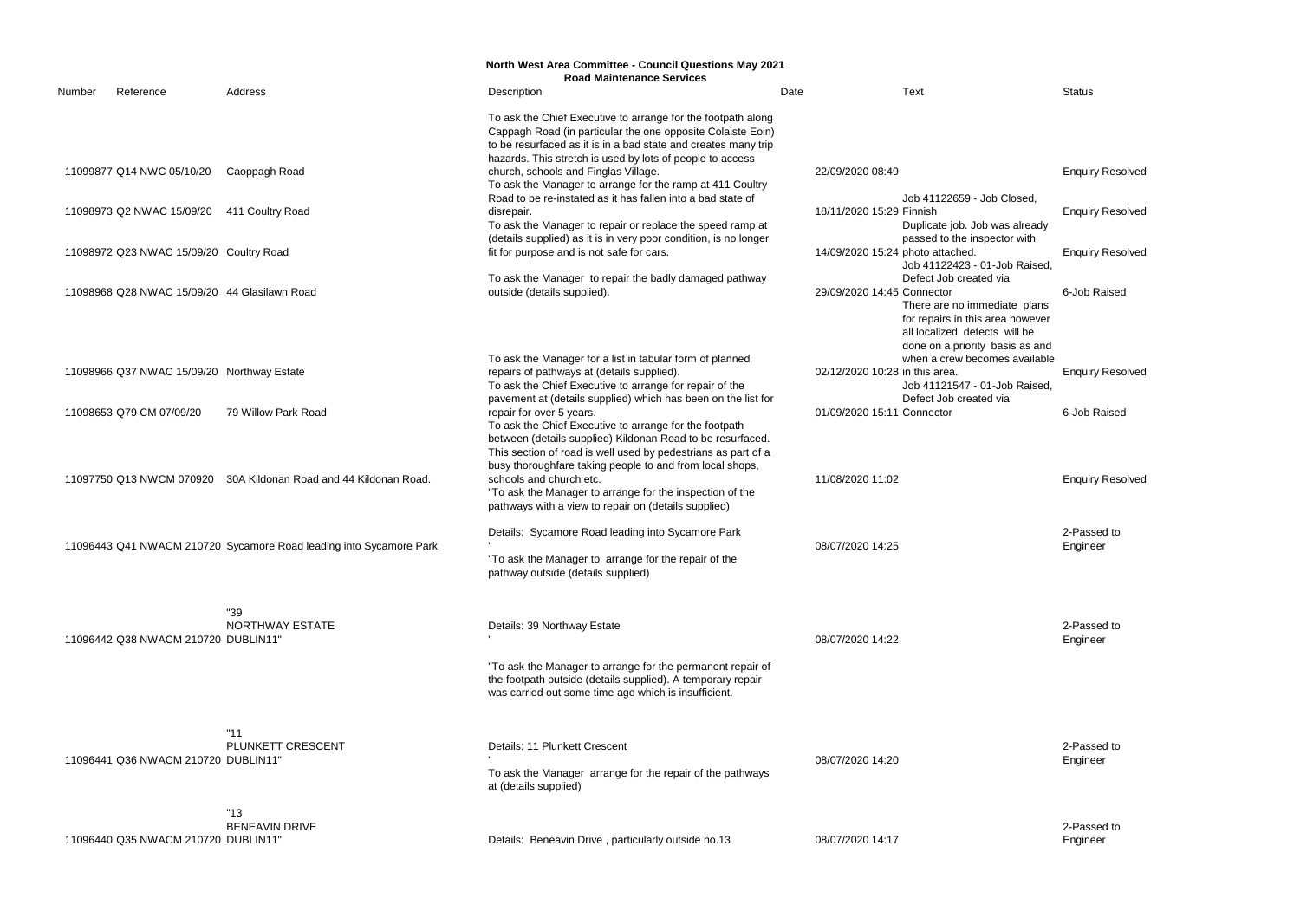2-Passed to Engineer

2-Passed to Engineer

| Description<br><b>Text</b><br>Reference<br>Address<br>Date<br>Number<br>"To ask the Chief Executive to review and repair the uneven<br>pavement levels at (details supplied) as the pavement dips<br>due to the chicane and poses a trip hazard for vulnerable<br>pedestrians.<br>"61 Main Street Finglas Village outside the Down<br>Syndrome shop<br>Details: 61 Main Street Finglas Village outside the Down<br>This is a matter for Traffic as I<br>informed Senior Executive<br>Syndrome shop<br>11099978 Q110 NWAC 5/10/20<br>05/10/2020 10:25 Engineer.<br>"To ask the Manager to repair the trench which has been<br>dug to the middle of the road outside (details supplied)<br><b>SYCAMORE PARK</b><br>Details: 1 Sycamore Park Dublin 11.<br>11096439 Q29 NWACM 210720 DUBLIN11"<br>08/07/2020 14:15<br>To ask the Manager to install footpath dishing at 31 Dunsink<br>Road and across the road at the gate entrance to Farnham<br>31 Dunsink Road and across the road at the gate<br>Park to enable people with disabilities easier access to the<br>11096438 Q20 NWACM 210720 entrance to Farnham Park<br>Park.<br>08/07/2020 14:11<br>To ask the Manager for an update on the St. Margaret's<br>Road (Lidl) roundabout upgrade. Can the Manager also<br>report as to works required on the footpaths/grass verges<br>along this stretch of St. Margaret's Road (roundabout to<br>McKelvey ) which has been continuously raised for several<br>11096437 Q15 NWACM 210720 St. Margaret's Road (Lidl) roundabout<br>08/07/2020 14:08<br>years.<br>To ask the Manager to arrange for footpath dipping for<br>disability access on Dunsink Road at junction of Dunsink<br>junction of Dunsink Road (near no.19) and Casement<br>11096436 Q12 NWACM 210720 Road<br>Road (near no.19) and Casement Road, alongside the park.<br>20/07/2020 11:32<br>To ask the Manager to arrange for the resurfacing of<br>2-Pas<br>Fairlawn Road which is in a poor condition.<br>11096435 Q11 NWACM 210720 FAIRLAWN ROAD<br>08/07/2020 14:02<br>To ask the Manager while the slabbing is taking place in the<br>courts in Poppintree if we can look at getting the pavements<br>08/07/2020 13:59<br>11096434 Q8 NWACM 210720 Poppintree<br>repaired going into the courts.<br>"To ask the Chief Executive to arrange a resurfacing of the<br>car park at (details supplied).<br>Details: The shopping area on Barry Road.<br><b>Barry Road</b><br>03/07/2020 16:07<br>11096187 Q52 06/07/20<br>"To ask the Chief Executive to arrange a clean-up including<br>the removal of the weeds at the walkway between (details<br>supplied).<br>Details: St Kevin's School Barry Avenue and Plunkett Green<br>11095818 Q53 CM 06/07/20<br>St Kevins School, Barry Avenue and Plunkett Green<br>26/06/2020 13:15<br>Enqui<br>"To ask the Chief Executive to arrange a clean-up including<br>the removal of the weeds at the walkway between (details<br>supplied).<br>Details: St Kevin's School Barry Avenue and Plunkett<br>Green.<br>11095815 Q53 NWAC 06/07/20 St Kevin's School Barry Avenue and Plunkett Green.<br>06/07/2020 08:21 Duplicate<br>Defect added under previous<br>enquiry will be done in due<br>To ask the Manager can paths be repaired at 105 Northway<br>11094843 Q49 NWAC<br>105 Northway Estate.<br>08/07/2020 09:40 course,<br>Estate. |  | <b>North West Area Committee - Council Questions May 2021</b><br><b>Road Maintenance Services</b> |  |                 |
|-----------------------------------------------------------------------------------------------------------------------------------------------------------------------------------------------------------------------------------------------------------------------------------------------------------------------------------------------------------------------------------------------------------------------------------------------------------------------------------------------------------------------------------------------------------------------------------------------------------------------------------------------------------------------------------------------------------------------------------------------------------------------------------------------------------------------------------------------------------------------------------------------------------------------------------------------------------------------------------------------------------------------------------------------------------------------------------------------------------------------------------------------------------------------------------------------------------------------------------------------------------------------------------------------------------------------------------------------------------------------------------------------------------------------------------------------------------------------------------------------------------------------------------------------------------------------------------------------------------------------------------------------------------------------------------------------------------------------------------------------------------------------------------------------------------------------------------------------------------------------------------------------------------------------------------------------------------------------------------------------------------------------------------------------------------------------------------------------------------------------------------------------------------------------------------------------------------------------------------------------------------------------------------------------------------------------------------------------------------------------------------------------------------------------------------------------------------------------------------------------------------------------------------------------------------------------------------------------------------------------------------------------------------------------------------------------------------------------------------------------------------------------------------------------------------------------------------------------------------------------------------------------------------------------------------------------------------------------------------------------------------------------------------------------------------------------------------------------------------------------------------------------------------------------------------------------------------------------------------------------------------------------------------------------------------------------------------------------------|--|---------------------------------------------------------------------------------------------------|--|-----------------|
|                                                                                                                                                                                                                                                                                                                                                                                                                                                                                                                                                                                                                                                                                                                                                                                                                                                                                                                                                                                                                                                                                                                                                                                                                                                                                                                                                                                                                                                                                                                                                                                                                                                                                                                                                                                                                                                                                                                                                                                                                                                                                                                                                                                                                                                                                                                                                                                                                                                                                                                                                                                                                                                                                                                                                                                                                                                                                                                                                                                                                                                                                                                                                                                                                                                                                                                                                     |  |                                                                                                   |  | Status          |
|                                                                                                                                                                                                                                                                                                                                                                                                                                                                                                                                                                                                                                                                                                                                                                                                                                                                                                                                                                                                                                                                                                                                                                                                                                                                                                                                                                                                                                                                                                                                                                                                                                                                                                                                                                                                                                                                                                                                                                                                                                                                                                                                                                                                                                                                                                                                                                                                                                                                                                                                                                                                                                                                                                                                                                                                                                                                                                                                                                                                                                                                                                                                                                                                                                                                                                                                                     |  |                                                                                                   |  | Enqui           |
|                                                                                                                                                                                                                                                                                                                                                                                                                                                                                                                                                                                                                                                                                                                                                                                                                                                                                                                                                                                                                                                                                                                                                                                                                                                                                                                                                                                                                                                                                                                                                                                                                                                                                                                                                                                                                                                                                                                                                                                                                                                                                                                                                                                                                                                                                                                                                                                                                                                                                                                                                                                                                                                                                                                                                                                                                                                                                                                                                                                                                                                                                                                                                                                                                                                                                                                                                     |  |                                                                                                   |  | 2-Pas<br>Engine |
|                                                                                                                                                                                                                                                                                                                                                                                                                                                                                                                                                                                                                                                                                                                                                                                                                                                                                                                                                                                                                                                                                                                                                                                                                                                                                                                                                                                                                                                                                                                                                                                                                                                                                                                                                                                                                                                                                                                                                                                                                                                                                                                                                                                                                                                                                                                                                                                                                                                                                                                                                                                                                                                                                                                                                                                                                                                                                                                                                                                                                                                                                                                                                                                                                                                                                                                                                     |  |                                                                                                   |  | 2-Pas<br>Engine |
|                                                                                                                                                                                                                                                                                                                                                                                                                                                                                                                                                                                                                                                                                                                                                                                                                                                                                                                                                                                                                                                                                                                                                                                                                                                                                                                                                                                                                                                                                                                                                                                                                                                                                                                                                                                                                                                                                                                                                                                                                                                                                                                                                                                                                                                                                                                                                                                                                                                                                                                                                                                                                                                                                                                                                                                                                                                                                                                                                                                                                                                                                                                                                                                                                                                                                                                                                     |  |                                                                                                   |  | 2-Pas<br>Engine |
|                                                                                                                                                                                                                                                                                                                                                                                                                                                                                                                                                                                                                                                                                                                                                                                                                                                                                                                                                                                                                                                                                                                                                                                                                                                                                                                                                                                                                                                                                                                                                                                                                                                                                                                                                                                                                                                                                                                                                                                                                                                                                                                                                                                                                                                                                                                                                                                                                                                                                                                                                                                                                                                                                                                                                                                                                                                                                                                                                                                                                                                                                                                                                                                                                                                                                                                                                     |  |                                                                                                   |  | 2-Pas<br>Engine |
|                                                                                                                                                                                                                                                                                                                                                                                                                                                                                                                                                                                                                                                                                                                                                                                                                                                                                                                                                                                                                                                                                                                                                                                                                                                                                                                                                                                                                                                                                                                                                                                                                                                                                                                                                                                                                                                                                                                                                                                                                                                                                                                                                                                                                                                                                                                                                                                                                                                                                                                                                                                                                                                                                                                                                                                                                                                                                                                                                                                                                                                                                                                                                                                                                                                                                                                                                     |  |                                                                                                   |  | Engine          |
|                                                                                                                                                                                                                                                                                                                                                                                                                                                                                                                                                                                                                                                                                                                                                                                                                                                                                                                                                                                                                                                                                                                                                                                                                                                                                                                                                                                                                                                                                                                                                                                                                                                                                                                                                                                                                                                                                                                                                                                                                                                                                                                                                                                                                                                                                                                                                                                                                                                                                                                                                                                                                                                                                                                                                                                                                                                                                                                                                                                                                                                                                                                                                                                                                                                                                                                                                     |  |                                                                                                   |  | 2-Pas<br>Engin  |
|                                                                                                                                                                                                                                                                                                                                                                                                                                                                                                                                                                                                                                                                                                                                                                                                                                                                                                                                                                                                                                                                                                                                                                                                                                                                                                                                                                                                                                                                                                                                                                                                                                                                                                                                                                                                                                                                                                                                                                                                                                                                                                                                                                                                                                                                                                                                                                                                                                                                                                                                                                                                                                                                                                                                                                                                                                                                                                                                                                                                                                                                                                                                                                                                                                                                                                                                                     |  |                                                                                                   |  | 2-Pas<br>Engine |
|                                                                                                                                                                                                                                                                                                                                                                                                                                                                                                                                                                                                                                                                                                                                                                                                                                                                                                                                                                                                                                                                                                                                                                                                                                                                                                                                                                                                                                                                                                                                                                                                                                                                                                                                                                                                                                                                                                                                                                                                                                                                                                                                                                                                                                                                                                                                                                                                                                                                                                                                                                                                                                                                                                                                                                                                                                                                                                                                                                                                                                                                                                                                                                                                                                                                                                                                                     |  |                                                                                                   |  |                 |
|                                                                                                                                                                                                                                                                                                                                                                                                                                                                                                                                                                                                                                                                                                                                                                                                                                                                                                                                                                                                                                                                                                                                                                                                                                                                                                                                                                                                                                                                                                                                                                                                                                                                                                                                                                                                                                                                                                                                                                                                                                                                                                                                                                                                                                                                                                                                                                                                                                                                                                                                                                                                                                                                                                                                                                                                                                                                                                                                                                                                                                                                                                                                                                                                                                                                                                                                                     |  |                                                                                                   |  |                 |
|                                                                                                                                                                                                                                                                                                                                                                                                                                                                                                                                                                                                                                                                                                                                                                                                                                                                                                                                                                                                                                                                                                                                                                                                                                                                                                                                                                                                                                                                                                                                                                                                                                                                                                                                                                                                                                                                                                                                                                                                                                                                                                                                                                                                                                                                                                                                                                                                                                                                                                                                                                                                                                                                                                                                                                                                                                                                                                                                                                                                                                                                                                                                                                                                                                                                                                                                                     |  |                                                                                                   |  |                 |
|                                                                                                                                                                                                                                                                                                                                                                                                                                                                                                                                                                                                                                                                                                                                                                                                                                                                                                                                                                                                                                                                                                                                                                                                                                                                                                                                                                                                                                                                                                                                                                                                                                                                                                                                                                                                                                                                                                                                                                                                                                                                                                                                                                                                                                                                                                                                                                                                                                                                                                                                                                                                                                                                                                                                                                                                                                                                                                                                                                                                                                                                                                                                                                                                                                                                                                                                                     |  |                                                                                                   |  |                 |
|                                                                                                                                                                                                                                                                                                                                                                                                                                                                                                                                                                                                                                                                                                                                                                                                                                                                                                                                                                                                                                                                                                                                                                                                                                                                                                                                                                                                                                                                                                                                                                                                                                                                                                                                                                                                                                                                                                                                                                                                                                                                                                                                                                                                                                                                                                                                                                                                                                                                                                                                                                                                                                                                                                                                                                                                                                                                                                                                                                                                                                                                                                                                                                                                                                                                                                                                                     |  |                                                                                                   |  | Enqui           |
|                                                                                                                                                                                                                                                                                                                                                                                                                                                                                                                                                                                                                                                                                                                                                                                                                                                                                                                                                                                                                                                                                                                                                                                                                                                                                                                                                                                                                                                                                                                                                                                                                                                                                                                                                                                                                                                                                                                                                                                                                                                                                                                                                                                                                                                                                                                                                                                                                                                                                                                                                                                                                                                                                                                                                                                                                                                                                                                                                                                                                                                                                                                                                                                                                                                                                                                                                     |  |                                                                                                   |  | Enqui           |

**Enquiry Resolved** 

2-Passed to Engineer 2-Passed to Engineer

2-Passed to Engineer

2-Passed to Engineer

Enquiry Resolved

Enquiry Resolved

**Enquiry Resolved**